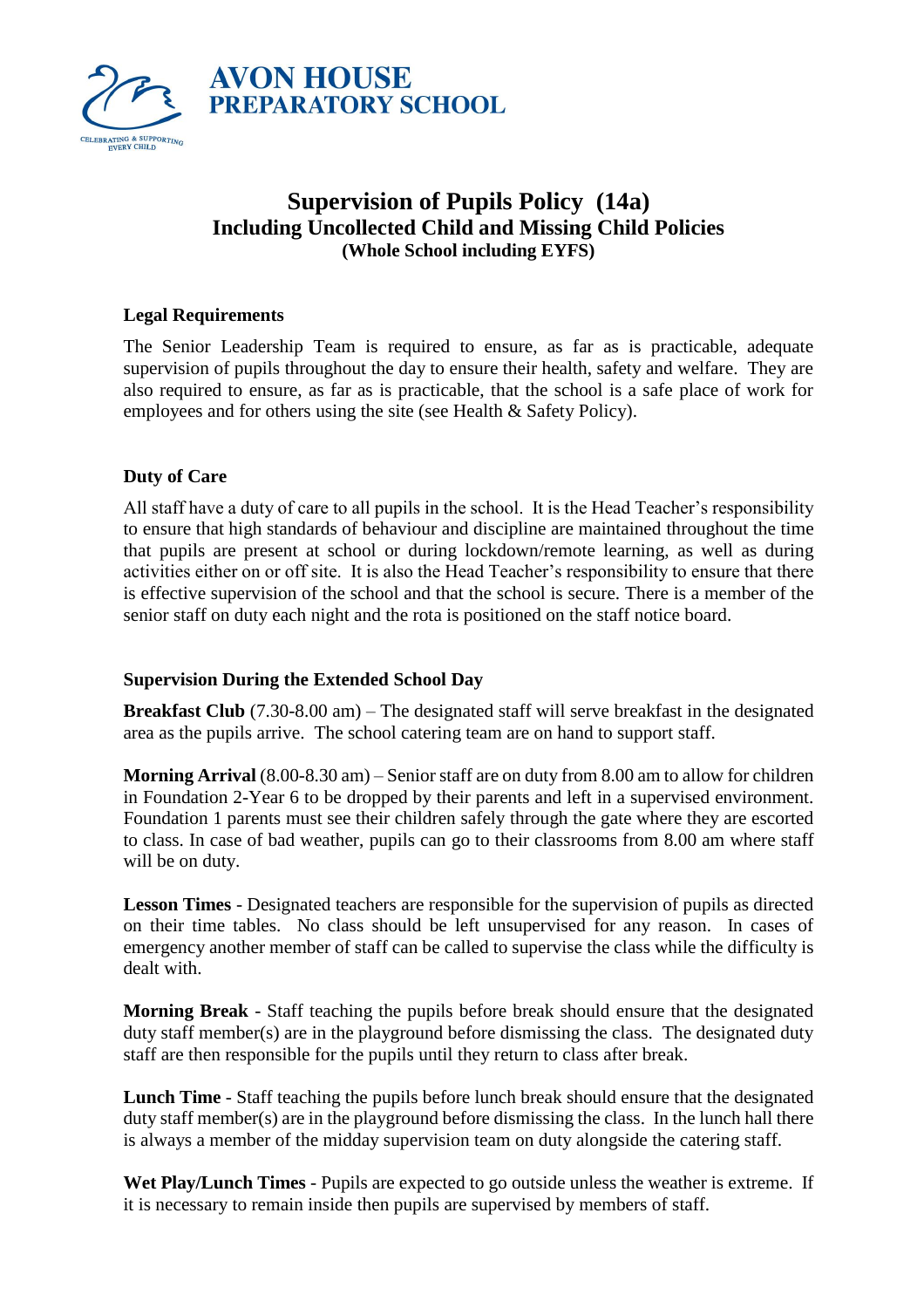

**School Collection Time** (3.30 pm for Pre-Prep and 3.40 pm for Prep Tuesday to Friday and 4.15 pm on Monday) - Parents of Early Years pupils must wait outside the classroom for the pupils to be dismissed. Years 1 and 2 classes are dismissed from the small playground where their parents will be waiting for them. Prep pupils are dismissed from the Green at 3.40/4.15 pm by a member of their class staff. Any pupils whose parents/carers have not arrived by 3.40 pm are escorted to the library to await collection. The school is then secured to allow for pupils to move freely around the school site without parents. The gate is unlocked five minutes prior to the end of clubs.

**After-School Clubs** (3.40-4.15/4.30 pm) - Class staff escort pupils to the appropriate venue where a register is taken. All staff taking activities will have completed a risk assessment for their activity. At the end of the Club pupils should be collected in person by parents/carers and any uncollected pupils are escorted to the library to await collection.

**Tea Timers** (After School Care 3.40-5.30 pm) - Class staff escort pupils to Tea Timers where they are registered in the designated classroom and supervised by members of the school staff. All pupils should be collected by 5.30 pm. A member of the senior staff team remains on the premises until all pupils have been collected (see separate policy).

## **Uncollected Child**

In the event that a pupil is not collected by an authorised adult at the end of the day/club, we will ensure that the pupil is cared for safely by an experienced member of staff who is known to the pupil. We will ensure that the pupil receives a high standard of care in order to cause as little distress as possible.

We inform parents of this so that if they are unavoidably delayed they will be reassured that their children will be cared for properly.

Parents of pupils starting at the school are asked to provide the following specific information which is kept within the school office:

- Home address and telephone number
- Names and telephone numbers for three emergency contacts

Parents should inform the school if they are not able to collect the child as planned.

If a pupil is not collected at the end of the day/club, the parents are contacted at home or work. If this is unsuccessful the emergency contact persons are contacted. All reasonable attempts are made to contact the parents or nominated carers. The pupil will be unable to leave the premises with anyone who is not directly nominated by parents either in writing or directly by telephone.

If no-one collects the pupil by 6.00 pm and there is no-one to be contacted to collect the pupil, the Redbridge Safeguarding Children Partnership will be contacted. The pupil will stay in the care of two fully vetted members of staff until the pupil is safely collected by the parents or a social worker. Social care will aim to find the parent or relative. If they are unable to do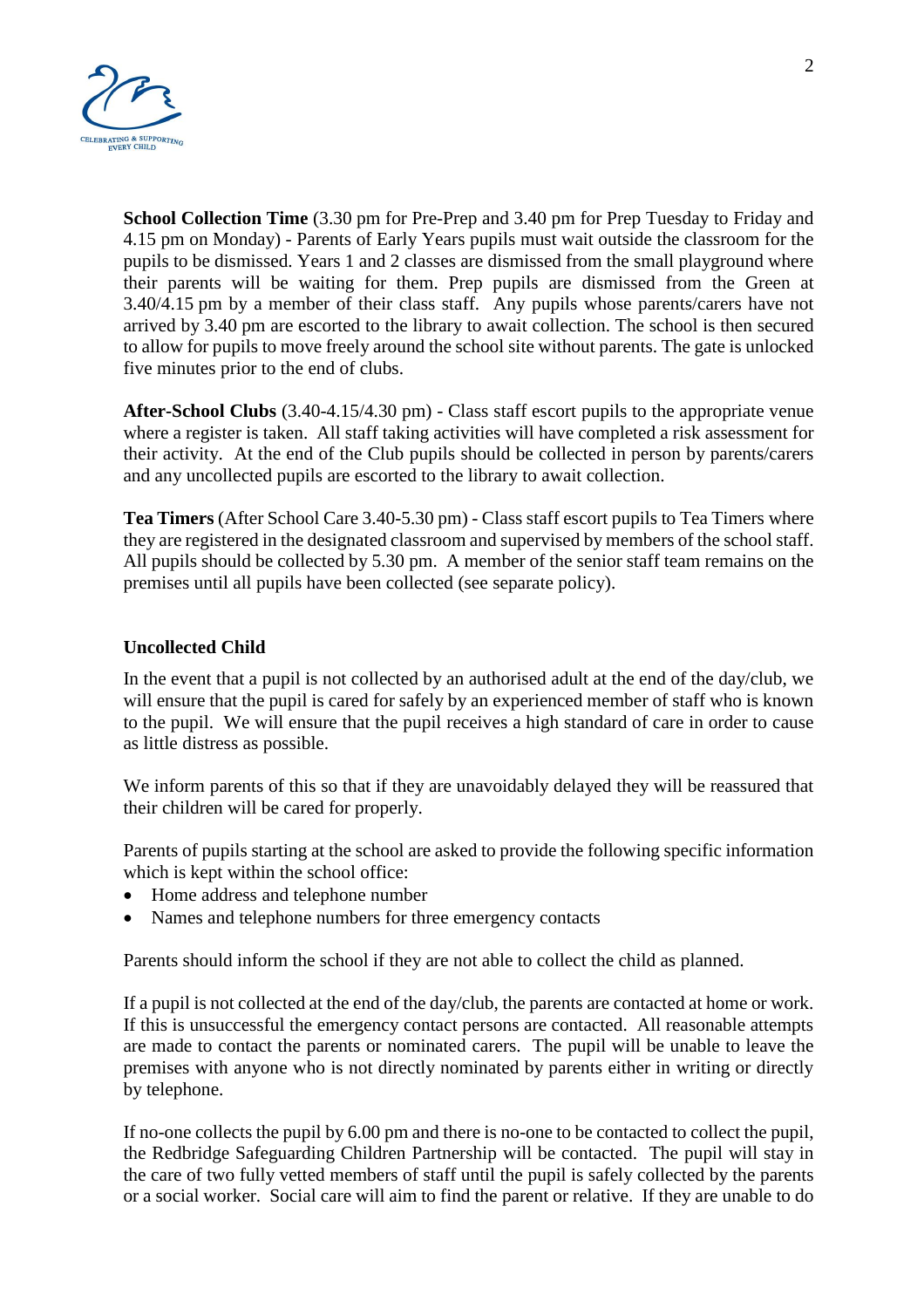

so, the pupil will be looked after by the Local Authority (9am-5pm 020 8708 3885 / after 5pm 020 8708 5897). Contact details for other local authorities are listed in the Safeguarding Policy.

Under no circumstances will staff go to look for the parent, nor do they take the pupil home with them.

A full written report of the incident will be recorded in the vulnerable children's file which is kept locked away in the Head Teacher's office. Depending on circumstances, we reserve the right to charge parents for the after school care.

Ofsted may be informed in the case of an EYFS pupil.

## **Missing Child** (see full Missing Child Policy)

Parents should inform the school office first thing in the morning if a pupil is absent from school. If no message has been received by 9.30 am the school office will contact the parents to ascertain whether the pupil is ill or at home.

Pupils are never allowed to leave the premises during school time without the Head Teacher's permission. In the unlikely event that a pupil left the premises without the knowledge or permission of the Head Teacher, this procedure will be followed to ensure that every action possible is taken to ensure the quick and safe return of that pupil to school.

- If a pupil cannot be found by his/her teacher, the Head Teacher must be notified immediately and told when and where the pupil was last seen. Time is of the essence and prompt actions must be taken by all.
- The remaining pupils will be left, safe in the care of suitable staff. All other available staff will conduct a thorough search of the pupil's classroom, play areas, storage areas, toilets, the school buildings and school grounds.
- If the pupil is not found within ten minutes, an emergency fire drill will be called and all pupils registered.
- If the pupil does not appear, the police must be called by the Head Teacher.
- Members of staff who are not supervising pupils will be sent to search the area in the immediate vicinity of the school.

If, despite the security measures in place, a pupil goes missing from an after-school club, all pupils will immediately be registered again to check no more are missing and the Head Teacher will be alerted. Missing child procedures apply.

#### **Managing people**

 Missing child incidents are very worrying for all concerned. Part of managing the incident is to try to keep everyone as calm as possible.